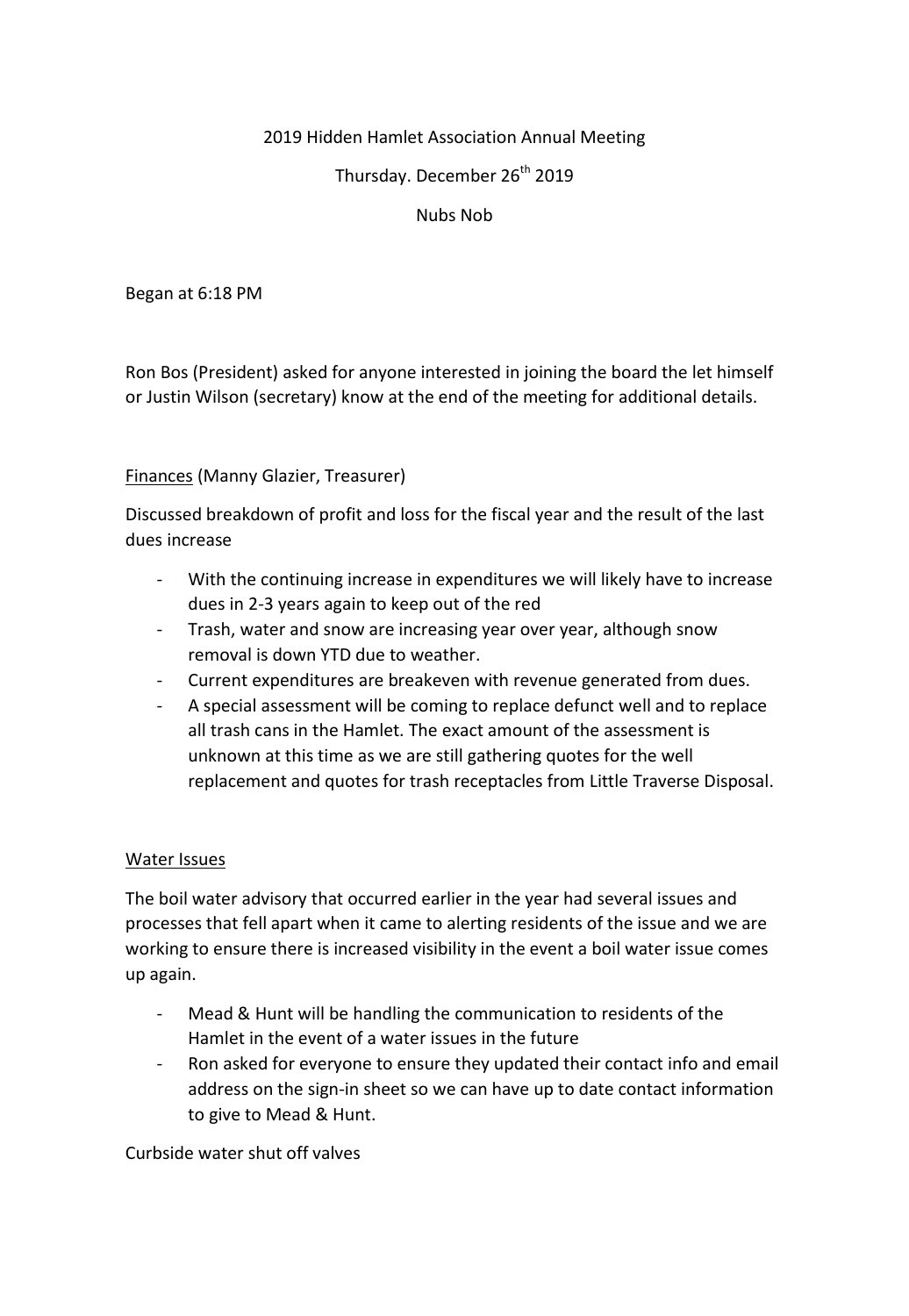Many residents have seen their curbside shut off valves protrude out of the ground and/or appear to be damaged. Ron asked for any residents that have issues with their curbside shut off valves to notify the board so we can ensure they all get repaired when the repairs are completed in 2020.

# Well Replacement

The well that has had issues for the past several years needs to be replaced, it cannot be repaired.

- Replacing the existing well is the most fiscally conservative route that ensures continual high-quality water output.
- Many of the current components associated with the current well can be used on the new well (generator, controls etc.) as they are the same size.

Breaking ground on the new well will begin in the spring once the ground thaws.

# Trash

Little Traverse has requested that we switch over to using 96 gallon cans for the safety of their trash collectors as their trucks are equipped to pick the larger cans up. This will create an easier and smoother process with regards to trash collection and will improve consistency in trash pickup for all residents.

- Once we have more information on price and timing of implementing the new cans that information will be given to the residents in the Hamlet

Multiple residents raised concerns with regards to trash collection and Little Traverse missing their cans. Little Traverse just had a turnover in the role that oversees collection in the Hamlet and they are working on getting their route established and what cans need to be collected and where they need to be placed. If residents have concerns, they can contact Little Traverse Disposal directly to discuss.

## Plowing

Ron reminded everyone to put driveway markers in to mark off the boundaries of their driveway to make sure tri-county stays within the boundaries of the driveway when plowing. Many residents have raised issues with their gravel driveways being